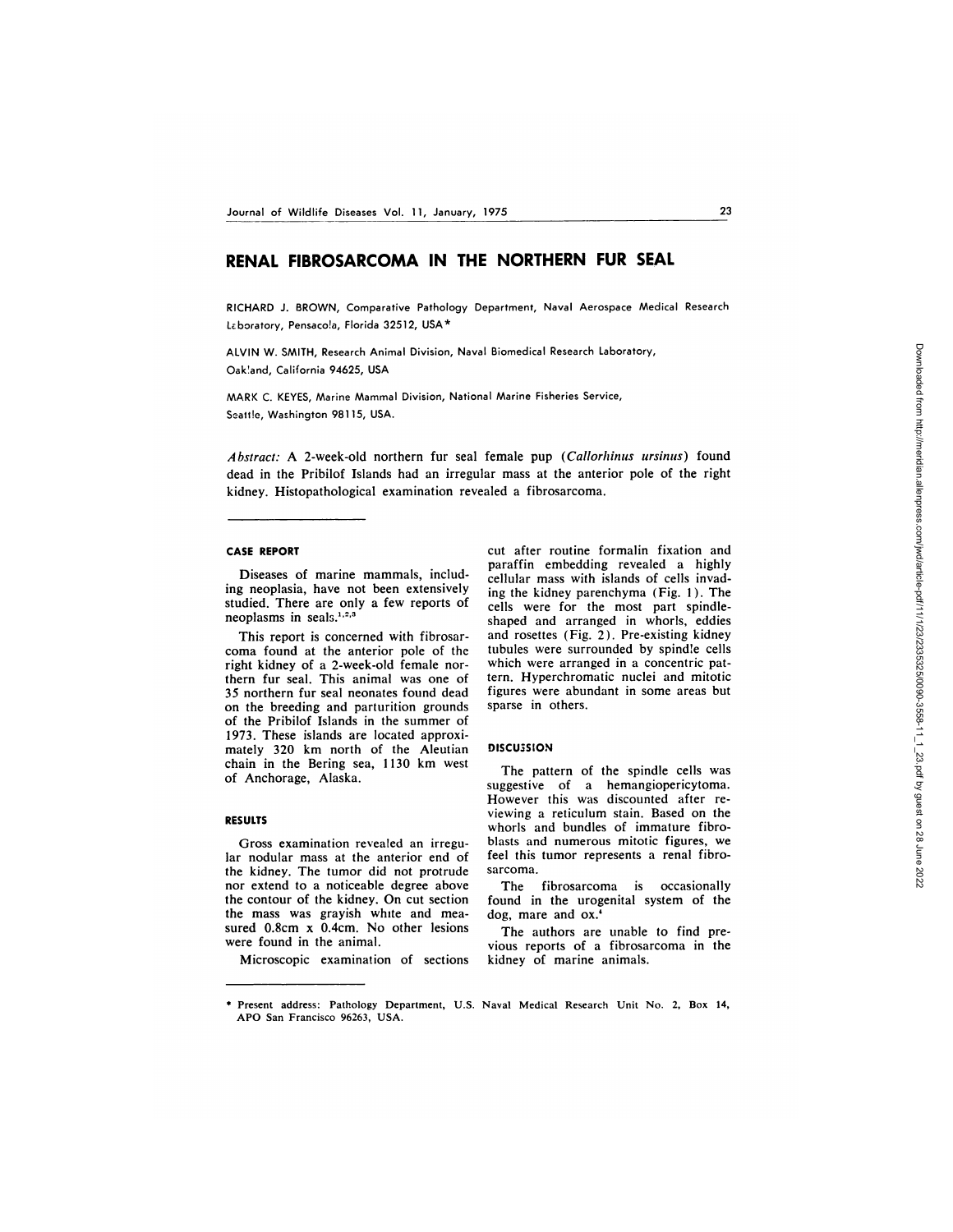

FIGURE 1. Islands of neoplastic cells invading the renal parenchyma, fur seal, H & E 40X.



FIGURE 2. Rosettes (arrows) are seen among spindle cells with hyperchromatic nuclei, kidney, northern fur seal, H & E 250X.